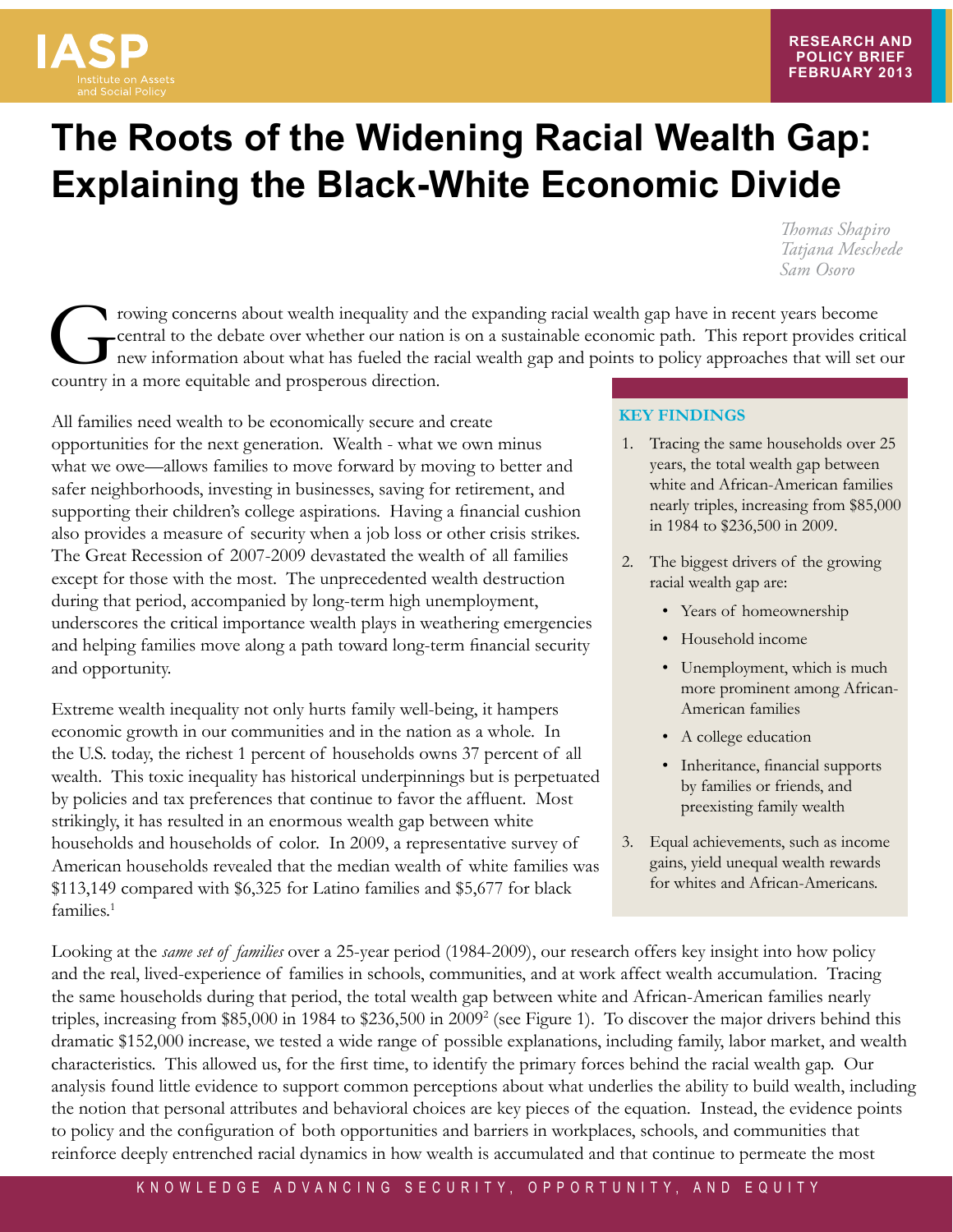important spheres of everyday life.

Data for this analysis derived from the Panel Study of Income Dynamics (PSID), a nationally representative longitudinal study that began in 1968. We followed nearly 1,700 working-age households from 1984 through 2009. Tracking these families provides a unique opportunity to understand what happened to the wealth gap over the course of a generation and the effect of policy and institutional decision-making on how average families accumulate wealth. Unfortunately, there were not enough data that tracked wealth information in a sufficient number of Latino, Asian American, or immigrant households to include in this report. As a result, the specific focus here is on black-white differences. Yet, while each group shares different histories and experiences, we believe this examination captures important dynamics that can be applied across communities of color.

The wealth trends depicted in Figure 1 beg the question of what caused such dramatic racial wealth inequities. With a gap of close to a quarter of a million dollars, virtually every possible explanation will have some degree of accuracy, no matter how miniscule a factor. The challenge is to identify the major evidence-based factors affecting the growing racial wealth gap. To discover the major drivers behind the \$152,000 increase in the racial wealth gap, we tested a wide range of possible explanations that included family, labor market, demographic, and wealth



characteristics, and we have determined how different factors affect the widening racial wealth gap over a generation. The compelling evidence-based story is that policy shaping opportunities and rewards where we live, where we learn, and where we work propels the large majority of the widening racial wealth gap.

## **The Foundations of Inequality**

We started our analysis with an overriding question: Why has economic inequality become so entrenched in our post-Civil Rights era of supposed legal equality? The first step was to identify the critical aspects of contemporary society that are driving this inequality (Figure 2).<sup>3</sup> Next, we sought to determine whether equal accomplishments are producing equal wealth gains for whites and African-Americans (Figure 3)<sup>4</sup>. This approach allows for an evidencebased examination of whether the growing racial wealth gap is primarily the result of individual choices and cultural characteristics or policies and institutional practices that create different opportunities for increasing wealth in white and black families.

Among households with positive wealth growth<sup>5</sup> during the 25-year study period, as shown in Figure 2, the number of years of homeownership accounts for 27 percent of the difference in relative wealth growth between white and African-American families, the largest portion of the growing wealth gap. The second largest share of the increase, accounting for 20 percent, is average family income. Highly educated households correlate strongly with larger wealth portfolios, but similar college degrees produce more wealth for whites, contributing 5 percent of the proportional increase in the racial wealth gap. Inheritance and financial support from family combine for another 5 percent of the increasing gap. How much wealth a family started out with in 1984 also predicts a portion (3 percent) of family wealth 25 years later.

Unemployment, the only significant factor that depleted wealth since it forced families to draw upon their nest eggs,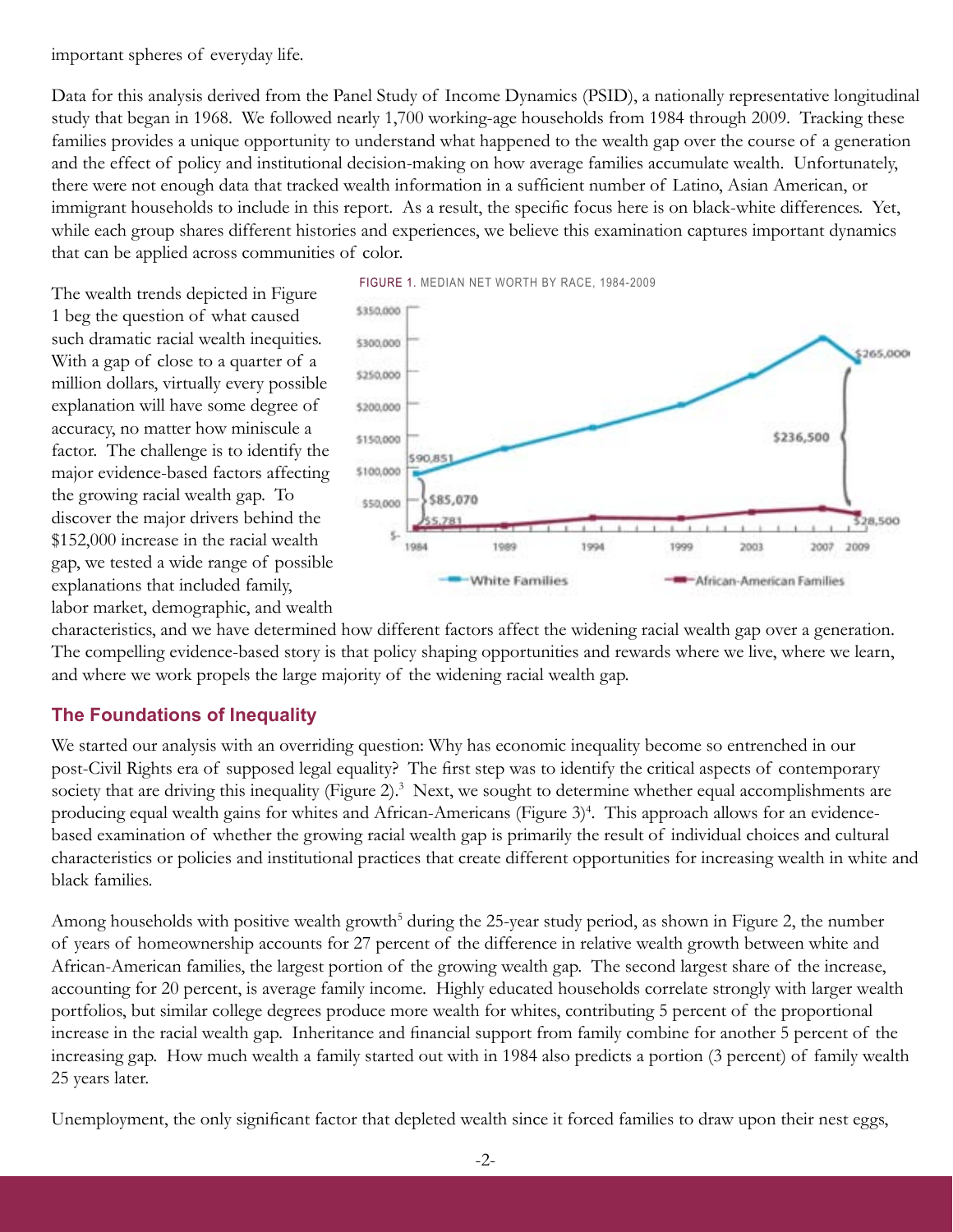FIGURE 2: WHAT'S DRIVING THE INCREASING RACIAL WEALTH GAP



explains an additional 9 percent of the growing racial wealth gap. In addition to continuing discrimination, labor market instability affectes African-Americans more negatively than whites.

The evidence we present to examine the racial wealth gap points to institutional and policy dynamics in important spheres of American life: homeownership, work and increased earnings, employment stability, college education, and family financial support and inheritance. Together, these fundamental factors account for nearly two-thirds (66 percent) of

the proportional increase in the wealth gap. In the social sciences, this is a very high level of explanatory power and provides a firm foundation for policy and reform aimed at closing the gap.

# **The \$152,000 Question: What Drove the Growing Gap?**

Having identified the major drivers of the racial wealth gap, we now can dig deeper into each one—homeownership, income, college education, inheritance, and unemployment—to determine how similar accomplishments grow wealth *differentially by race*. Figure 3 provides a close look at how these factors, as well as marriage, which we will discuss later, translate into differences in wealth accumulation for black and white families. We know that wealth increases through accomplishments such as job promotions, pay increases, or the purchase of a home, as well as important life and family events including receiving an inheritance and getting married. Figure 3 highlights how similar accomplishments and life events lead to unequal wealth gains for white and African-American families. The result is that while wealth grew for African-Americans as they achieve life advances, that growth is at a considerably lower rate than it is for whites experiencing the same accomplishments. This leads to an increase in the wealth gap.

## Homeownership

The number of years families owned their homes was the largest predictor of the gap in wealth growth by race (Figure 2). Residential segregation by government design has a long legacy in this country and underpins many of the challenges African-American families face in buying homes and increasing equity. There are several reasons why home equity rises so much more for whites than African-Americans:

- Because residential segregation artificially lowers demand, placing a forced ceiling on home equity for African-Americans who own homes in non-white neighborhoods<sup>6</sup>;
- Because whites are far more able to give inheritances or family assistance for down payments due to historical wealth accumulation, white families buy homes and start acquiring equity an average eight years earlier than black families<sup>7</sup>;
- Because whites are far more able to give family financial assistance, larger up-front payments by white homeowners lower interest rates and lending costs; and
- Due to historic differences in access to credit, typically lower incomes, and factors such as residential segregation, the homeownership rate for white families is 28.4 percent higher than the homeownership rate for black families<sup>8</sup>.

Homes are the largest investment that most American families make and by far the biggest item in their wealth portfolio. Homeownership is an even greater part of wealth composition for black families, amounting to 53 percent of wealth for blacks and 39 percent for whites<sup>9</sup>. Yet, for many years, redlining, discriminatory mortgage-lending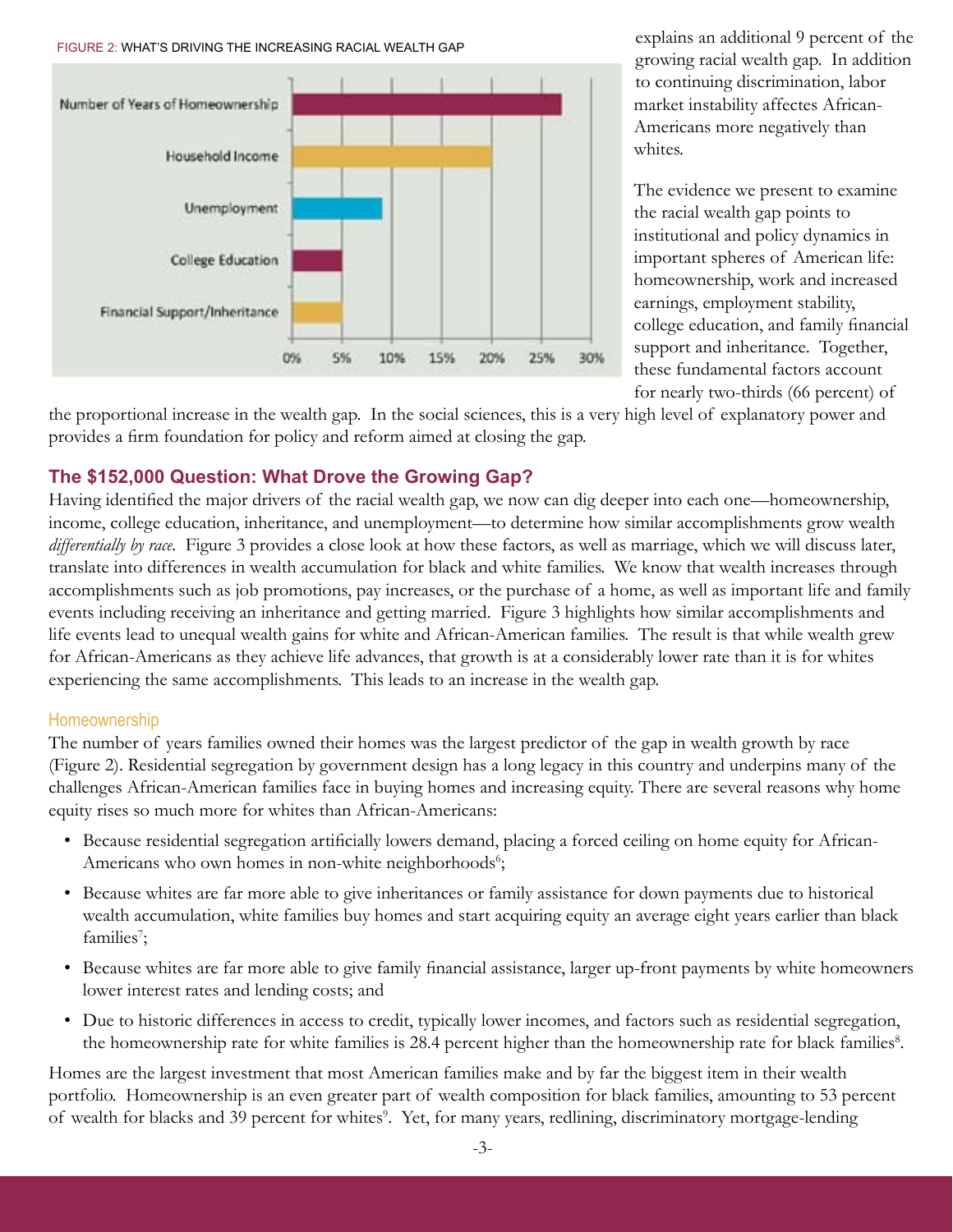practices, lack of access to credit, and lower incomes have blocked the homeownership path for African-Americans while creating and reinforcing communities segregated by race. African-Americans, therefore, are more recent homeowners and more likely to have high-risk mortgages, hence they are more vulnerable to foreclosure and volatile housing prices.

Figure 1 shows households losing wealth between 2007 and 2009 (12 percent for white families, 21 percent for African-American families), which reflects the destruction of housing wealth resulting from the foreclosure crisis and imploded housing market. Overall, half the collective wealth of African-American families was stripped away during the Great Recession due to the dominant role of home equity in their wealth portfolios and the prevalence of predatory high-risk loans in communities of color. The Latino community lost an astounding 67 percent of its total wealth during the housing collapse<sup>10</sup>.

Unfortunately the end to this story has yet to be written. Since 2007, 10.9 million homes went into foreclosure. While the majority of the affected families are white, borrowers of color are more than twice as likely to lose their homes. These higher foreclosure rates reflect a disturbing reality: borrowers of color were consistently more likely to receive high-interest risky loan products, even after accounting for income and credit scores<sup>11</sup>.

Foreclosures not only have a direct impact on families, they also result in severe collateral damage to surrounding neighborhoods. One report estimates that this collateral destruction led to nearly \$2 trillion in lost property wealth for communities across the country. More than half of this loss is associated with communities of color, reflecting concentrations of high-risk loans, subsequent higher foreclosure rates, and volatile housing prices<sup>12</sup>.

| FIGURE 3: HOW WEALTH IS ACCUMULATED* |  |
|--------------------------------------|--|
|--------------------------------------|--|

|                                                       | <b>White Wealth</b><br>Growth** | <b>Black Wealth</b><br>Growth |
|-------------------------------------------------------|---------------------------------|-------------------------------|
| Each \$1 in Income Increase<br>Yields                 | \$5.19                          | .69                           |
| Each \$1 of Inheritance<br>Yields                     | .91                             | .20                           |
| Each \$1 in Family Financial<br><b>Support Yields</b> | 35                              | 51                            |
| <b>Years of Homeownership</b>                         | No Significant<br>Impact        | Significant<br>Impact         |
| Marriage                                              | Significant<br>Impact           | No Significant<br>Impact      |

\*This table shows how key life advances and events (an increase in income, inheritance, family financial support, homeownership and marriage) translate into the ability to increase wealth. Even with equal advances, wealth grows at far lower rates for black households, who typically need to use financial gains for everyday needs rather than long-term savings and assets.

\*\*Regression estimates at the median change in wealth over the 25-year study period conducted separately for white and black households

While homeownership has played a critical role in the development of wealth for communities of color in this country, the return on investment is far greater for white households, significantly contributing to the expanding racial wealth gap shown in Figure 1. The paradox is that even as homeownership has been the main avenue to building wealth for African-Americans, it has also increased the wealth disparity between whites and blacks.

#### Income and Employment

Not surprisingly, increases in income are a major source of wealth accumulation for many US families. However, income gains for whites and African-Americans have a very different impact on wealth. At the respective wealth medians, every dollar increase in average income over the 25-year study period added \$5.19 wealth<sup>13</sup> for white households (see Figure 3), while the same income gain only added 69 cents of wealth for African American households.

The dramatic difference in wealth accumulation from similar income gains has its roots in long-standing patterns of discrimination in hiring, training, promoting, and access to benefits that have made it much harder for African-Americans to save and build assets. Due to discriminatory factors, black workers predominate in fields that are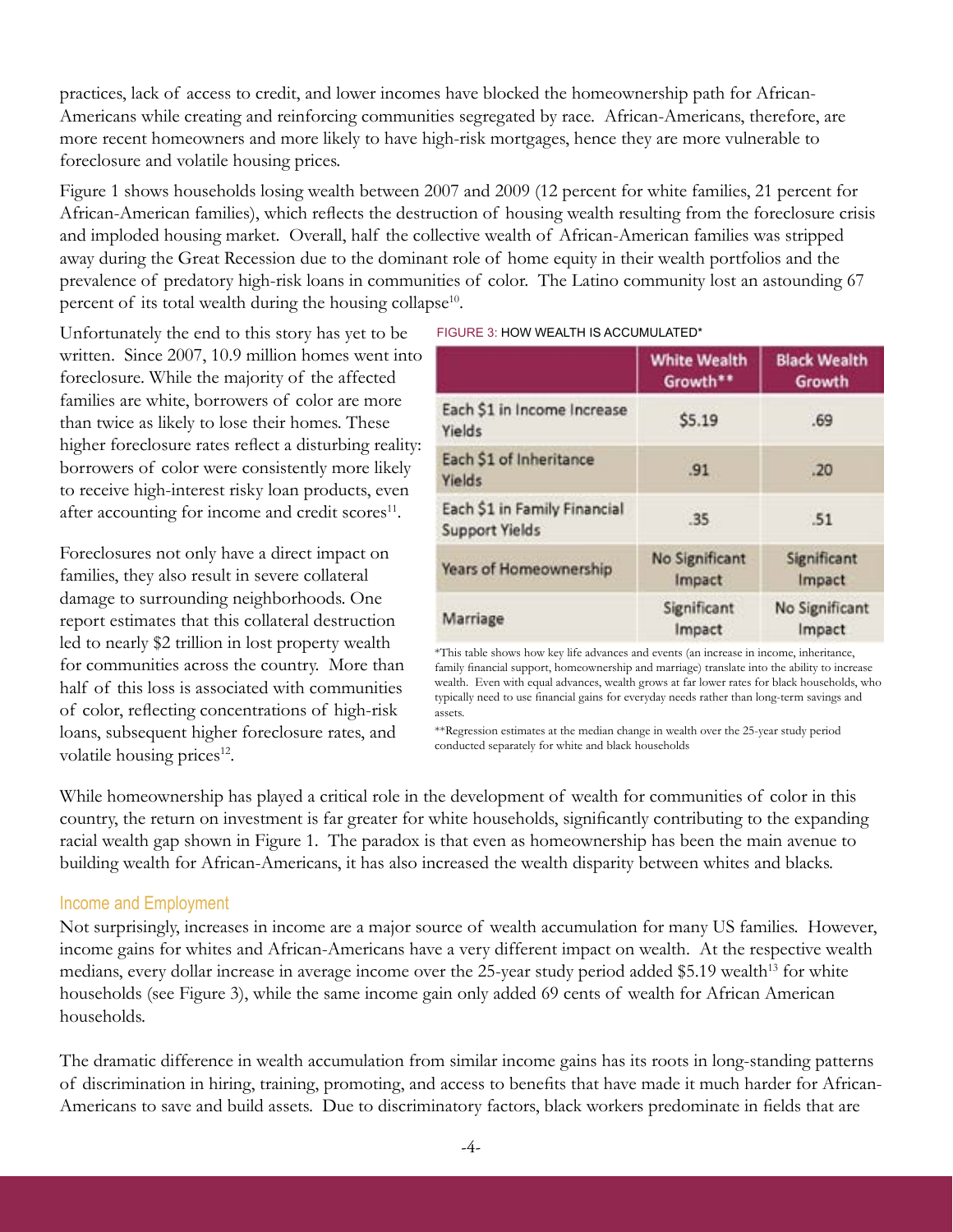least likely to have employer-based retirement plans and other benefits, such as administration and support and food services. As a result, wealth in black families tends to be close to what is needed to cover emergency savings while wealth in white families is well beyond the emergency threshold and can be saved or invested more readily.

The statistics cited above compare change in wealth over the 25 years at the median wealth for typical white and black households. Yet we already know that the average white family starts out with abundantly more wealth and significantly higher incomes than the average black family. When whites and blacks start off on an equal playing field with a similar wealth portfolio, their wealth returns from similar income gains narrow considerably.<sup>14</sup> Black families under this scenario see a return of \$4.03 for each dollar increase in income – a considerable closing of the wealth breach.

This analysis also captured the devastation of unemployment on wealth accumulation. Unemployment affects all workers but due to the discriminatory factors listed above, black workers are hit harder, more often, and for longer periods of time. With much lower beginning wealth levels and unequal returns on income, it is a greater challenge for African-Americans to grow their family wealth holdings in the face of work instability.

#### **Inheritance**

Most Americans inherit very little or no money, but among the families followed for 25 years whites were five times more likely to inherit than African-Americans (36 percent to 7 percent, respectively). Among those receiving an inheritance, whites received about ten times more wealth than African-Americans. Our findings show that inheritances converted to wealth more readily for white than black families: each inherited dollar contributed to 91 cents of wealth for white families compared with 20 cents for African-American families. Inheritance is more likely to add wealth to the considerably larger portfolio whites start out with since blacks, as discussed above, typically need to reserve their wealth for emergency savings.

#### College Education

In the 21st century, obtaining a college degree is vital to economic success and translates into substantially greater lifetime income and wealth. Education is supposed to be the great equalizer, but current research tells a different story. The achievement and college completion gaps are growing, as family financial resources like income and wealth appear to be large predictors of educational success. While current research identifies a narrowing black-white achievement gap, race and class intersect to widen the educational opportunity deficit at a time when workers without higher-level skills are increasingly likely to languish in the job market.

College readiness is greatly dependent on quality  $K - 12$  education. As a result of neighborhood segregation, lower-income students—especially students of color—are too often isolated and concentrated in lower-quality schools. Neighborhoods have grown more segregated, leaving lower-income students—especially students of color—isolated and concentrated in lower-quality schools, and less academically prepared both to enter and complete college. Further, costs at public universities have risen 60 percent in the past two decades, with many low-income and students of color forced to hold down jobs rather than attend college full time and graduating in deep debt. Average student debt for the class of 2011 was \$26,600. Student debt is an issue that affects most graduates, but black graduates are far more vulnerable: 80 percent of black students graduate with debt compared with 64 percent of white students.<sup>15</sup> More blacks than whites do not finish their undergraduate studies because financial considerations force them to leave school and earn a steady income to support themselves and their families.<sup>16</sup>

The context of broad class and race educational inequity helps us better understand why a college education produces more wealth for white than black households, accounting for a 5 percent share of the widening racial wealth gap (see Figure 2). In the past 30 years, the gap between students from low- and high-income families who earn bachelor's degrees has grown from 31 percent to 45 percent.<sup>17</sup> Although both groups are completing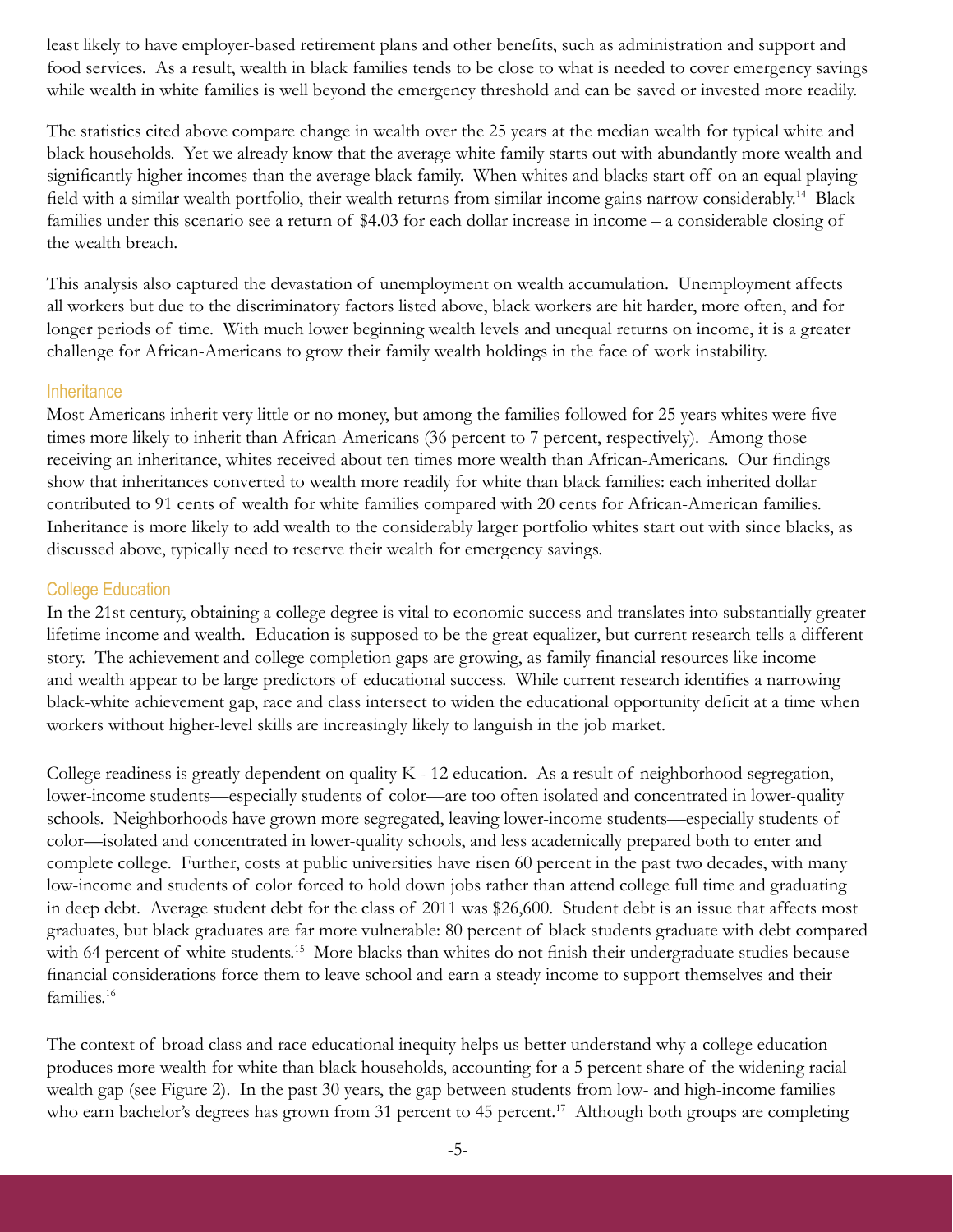college at higher rates today, affluent students (predominantly white) improved much more, widening their already sizable lead. In 1972, upper-income Americans spent five times as much per child on college as low-income families. By 2007, the difference in spending between the two groups had grown to nine to one; upper-income families more than doubled how much they spent on each child, while spending by low-income families grew by just 20 percent.<sup>18</sup>

### Social and Cultural Factors

As part of this analysis we set out to test notions about the role social and cultural factors play in widening or closing the racial wealth gap. To determine how these factors might affect wealth, we zeroed in on the role of marriage in perpetuating the racial wealth gap. We find that getting married over the 25-year study period significantly increases the wealth holdings for white families by \$75,635 but have no statistically significant impact on African-Americans. Single whites are much more likely to possess positive net worth, most likely due to benefits from substantial family financial assistance, higher paying jobs, and homeownership. Hence, marriages that combine modest wealth profiles seem to move whites past emergency-level savings to opportunities to invest and build wealth.

By contrast, marriage among African-Americans typically combines two comparatively low-level wealth portfolios and, unlike white households, does not significantly elevate the family's wealth. While the number of household wage earners bringing in resources does correlate to higher wealth, the impact of marriage is not statistically significant for blacks and the reality is that most do not marry out of the racial wealth gap.

# **Closing the Racial Wealth Gap**

Public policy can play a critical role in creating a more equitable society and helping all Americans build wealth. College loans, preferential homeownership, and retirement tax policies helped build opportunities and wealth for America's middle class. Medicare and Social Security have protected that wealth. While the bold vision of policymakers, advocates, and others interested in social and racial justice is needed to develop a precise policy agenda, we believe the following broad public policy and institutional changes are critical to closing the gap:

- **Homeownership** The data in this report clearly target homeownership as the biggest driver of the racial wealth gap. We need to ensure that mortgage and lending policies and fair housing policies are enforced and strengthened so that the legacy of residential segregation no longer confers greater wealth opportunities to white homeowners than it does to black homeowners. As our nation moves towards a majority people of color population, increasingly diverse neighborhoods must deliver equitable opportunities for growing home equity.
- **Income** This report identifies the importance of stable, family-supporting jobs and increasing incomes as a prime avenue for building wealth. To address the gap caused by income disparity, proven tools should be fully implemented at the national, state, and local levels, including raising the minimum wage, enforcing equal pay provisions, and strengthening employer-based retirement plans and other benefits.
- **Education** It is clear that differential educational opportunities and rewards are further widening the racial wealth gap. We need to invest in affordable high-quality childcare and early childhood development so every child is healthy and prepared for school. We need to support policies that help more students from low-and moderate-income families and families of color attend college and graduate. And we need to value education as a public good and invest in policies that do not leave students strapped with huge debt or a reason to drop out.
- **Inheritance** Due to the unearned advantages it transmits across generations, inheritance widens inequality and is a key driver of the racial wealth gap. If we truly value merit and not unearned preferences, then we need to diminish the advantages passed along to a small number of families. Preferential tax treatment for large estates costs taxpayers and provides huge benefits to less than 1 percent of the population while diverting vital resources from schools, housing, infrastructure, and jobs. Preferential tax treatment for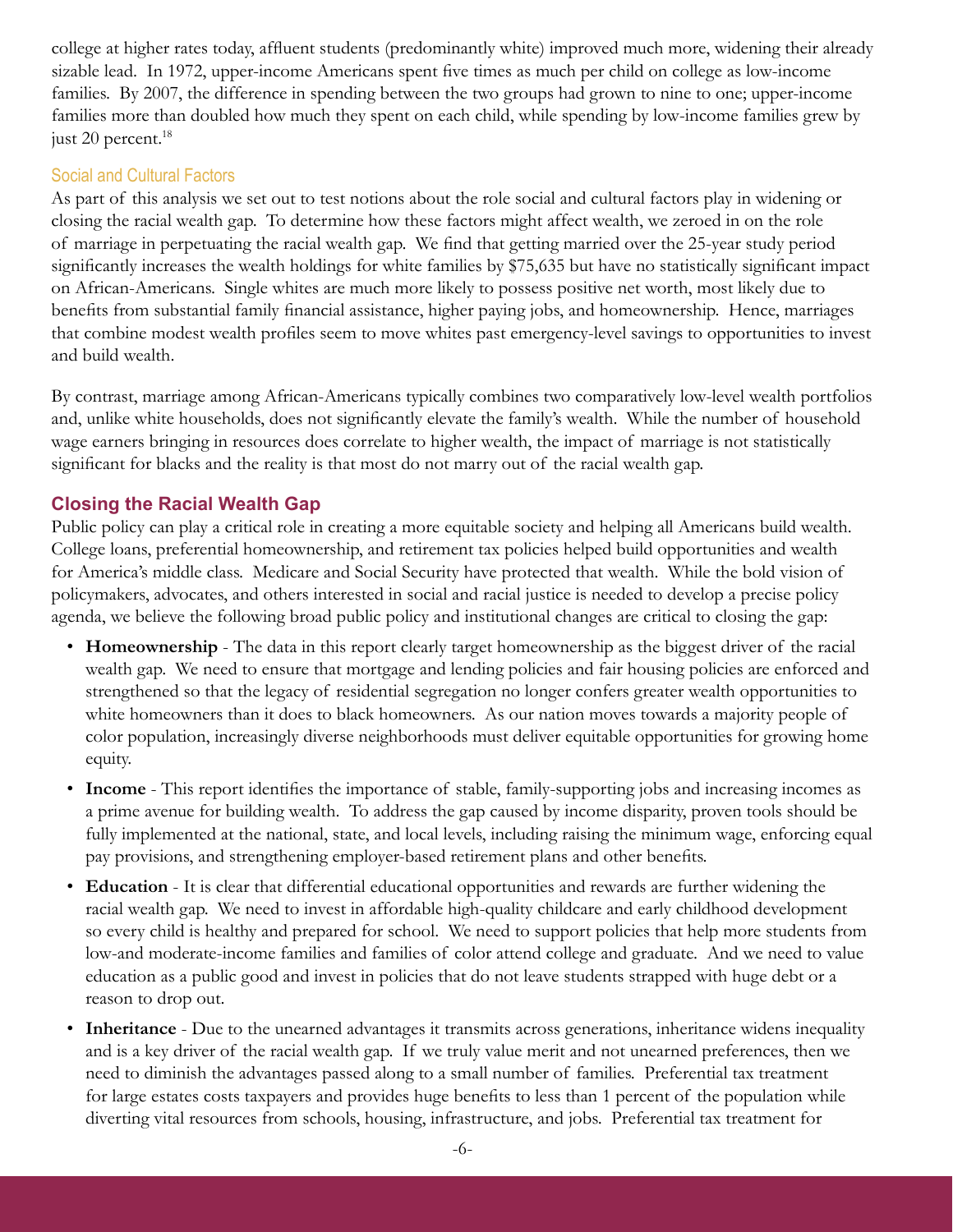dividends and interests are weighted toward wealthy investors as is the home mortgage deduction and tax shielding benefits from retirement savings.

It is time for a portfolio shift in public investment to grow wealth for all, not just a tiny minority. Without that shift the wealth gap between white and black households has little prospect of significantly narrowing. A healthy, fair, and equitable society cannot continue to follow such an economically unsustainable trajectory.

#### **Endnotes:**

<sup>1</sup>Rakesh, Kochhar, Richard Fry and Paul Taylor, *Wealth Gaps Rise to Record Highs Between Whites, Blacks, Hispanics*. Pew Research Center, July 2011. Data is from the Survey on Income and Program Participation.

2 Figure 1 presents median wealth values for each year depicted in the graph. All dollar values are in 2009 dollars.

3 Figure 2 presents the major factors yielded through Oaxaca decomposition analyses. The dependent variable, change in wealth over the 25 year study period, was transformed into its natural logarithm due to its skewed distribution. As such, these analyses were conducted only for households with positive wealth gain over 25 years. The variables in the analysis include change of marital status from married to single and vice versa, number of children, age, college degree, retired, unemployment (duration), average income over 25 years, inheritances and monetary supports, change from renting to owning and vice versa, homeownership (duration), and baseline wealth in 1984.

4 Figure 3 summarizes findings for median regression analyses conducted separately for white and African-American households. Median regressions are the appropriate approach for highly skewed dependent variables, in this case change in wealth over 25 years. The variables in the median regression models include change of marital status from married to single and vice versa, number of children, age, college degree, retired, unemployment (duration), average income over 25 years, inheritances and monetary supports, change from renting to owning and vice versa, and homeownership (duration).

<sup>5</sup>These analyses could be only conducted for households with positive wealth due to the need to transform the dependent variable into its natural logarithm. In this sample, 87% of white and 70% of African-American households had positive wealth growth during the study period.

6 Shapiro, Thomas, *The Hidden Cost of Being African American*, Oxford University Press, 2004.

7 Joint Center for Housing Studies analysis of American Housing Survey, 2009, tabulations of 2009 AHS.

8 Joint Center for Housing Studies, State of the Nation's Housing 2012.

9 IASP tabulations of Survey on Income and Program Participation, SIPP 2008, Wave 7.

10Rakesh, Kochhar, Richard Fry, and Paul Taylor, *Wealth Gaps Rise to Record Highs Between Whites, Blacks, Hispanics*. Pew Research Center, July 2011.

<sup>11</sup>Gruenstein Bocian, Debbie, Peter Smith, and Wei Li, *Collateral Damage: The Spillover Costs of Foreclosures.* Center For Responsible Lending, October 24, 2012.

<sup>12</sup>Gruenstein Bocian, Debbie, Peter Smith, and Wei Li, ibid.

<sup>13</sup>White and African-American wealth holdings are measured as the change of their wealth portfolios over the 25 year study period, comparing baseline wealth to wealth in 2009. The median 25 year change in wealth for white families in this group is \$211,400 and \$18,942 for African-Americans.

<sup>14</sup>In real terms this means comparing whites at the 50th percentile to African-Americans at the 76th percentile.

<sup>15</sup>The Project on Student Debt, *Student Debt and the Class of 2011*, October 2012.

<sup>16</sup>The Project on Student Debt, ibid.

<sup>17</sup>Martha J. Bailey and Susan M. Dynarski, "Inequality in Postsecondary Education" in *Whither Opportunity?* Edited by Greg J. Duncan and Richard J. Murnane, 2011.

18Kornrich, Sobino and Frank Furstenberg, Investing in Children: Changes in Parental Spending on Children, 1972 to 2007 Demography 2012 Sep 18.